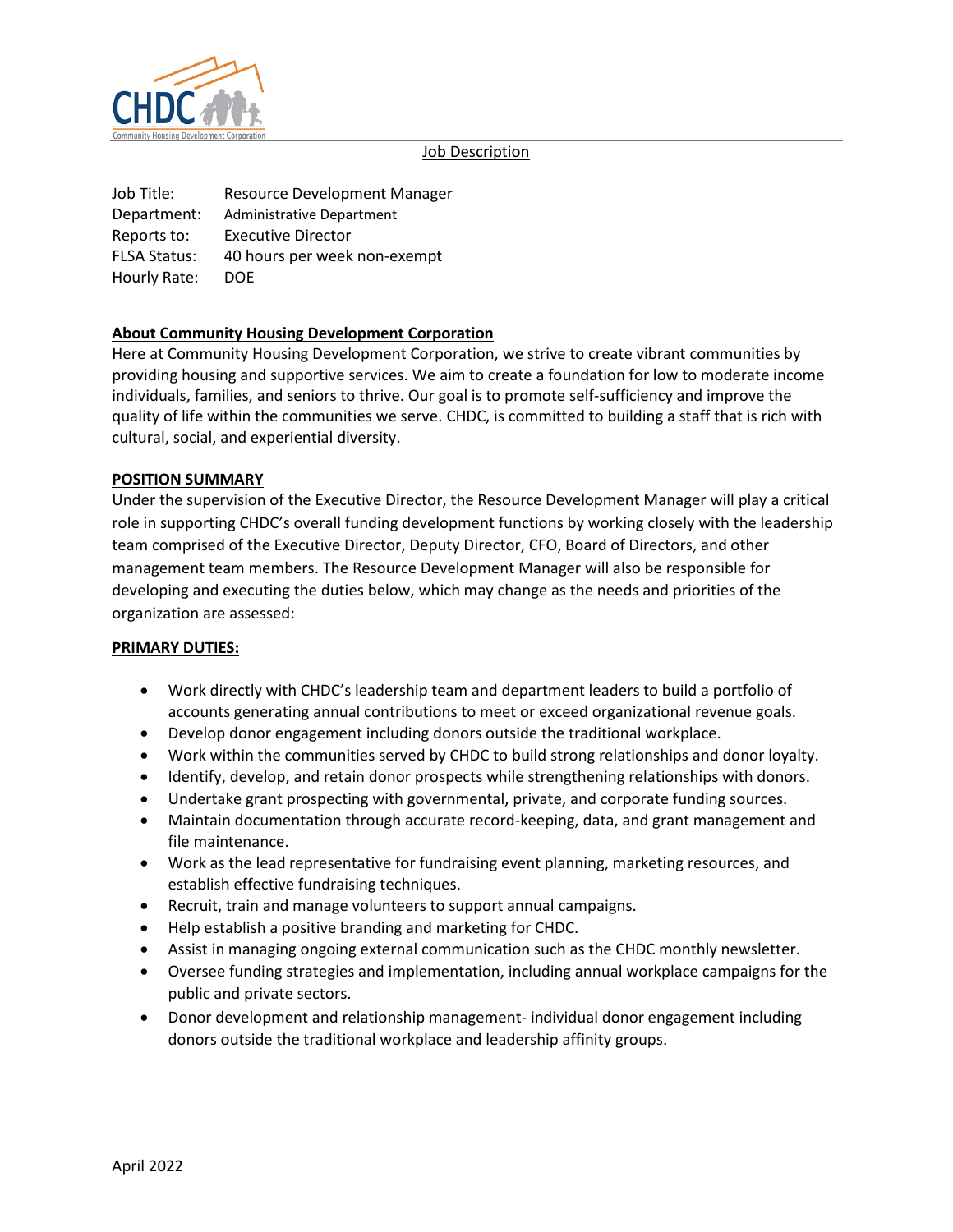

- Develop and maintain quality relationships to establish a large, committed volunteer base who support CHDC.
- Assist with timely management of grant submissions and reports (for all departments), including database management and reporting.
- Provide ongoing and timely donor recognition and appreciation.
- Plan events for workplace fundraising campaigns
- Participating in community activities which contribute to the acquisition and retention of individual donors.
- Other duties assigned

## *CANDIDATES MUST HAVE THE ABILITY TO;*

Identify, establish, and strengthen new and existing relationships with donors, employers, and community members. S/he/they must work to build donor loyalty, raise/leverage resources, and ensure a positive brand experience for CHDC. The successful candidate is accountable for the effective and efficient management of a portfolio of accounts generating annual contributions to meet or exceed organizational revenue goals.

### **QUALIFICATIONS:**

- Bachelor's Degree preferred in marketing, fundraising, relationship building and/or minimum of five years of relevant experience or equivalent combination of education and experience
- Strong public presence and ability to speak to large groups of individuals
- Strong persuasion and negotiation skills
- Superb relationship building/management skills
- Strong organizational and time management skills
- Ability to meet deadlines while anticipating quickly changing needs
- Creative thinker
- Public speaking and communication skills (written and verbal).
- Ability to manage multiple tasks in a high-volume work environment.
- Ability to work with people of diverse backgrounds.
- A background clearance is required.
- Proof of full vaccination is required from Covid-19.

## **PHYSICAL REQUIREMENTS:**

- Must be able to remain stationary for extended periods of time.
- Must be able to move throughout the office, access files, and meet with community stakeholders.
- Requires the mental acuity to perform the essential functions as outlined in an accurate and timely fashion.
- Must be able to lift at least 20 pounds.